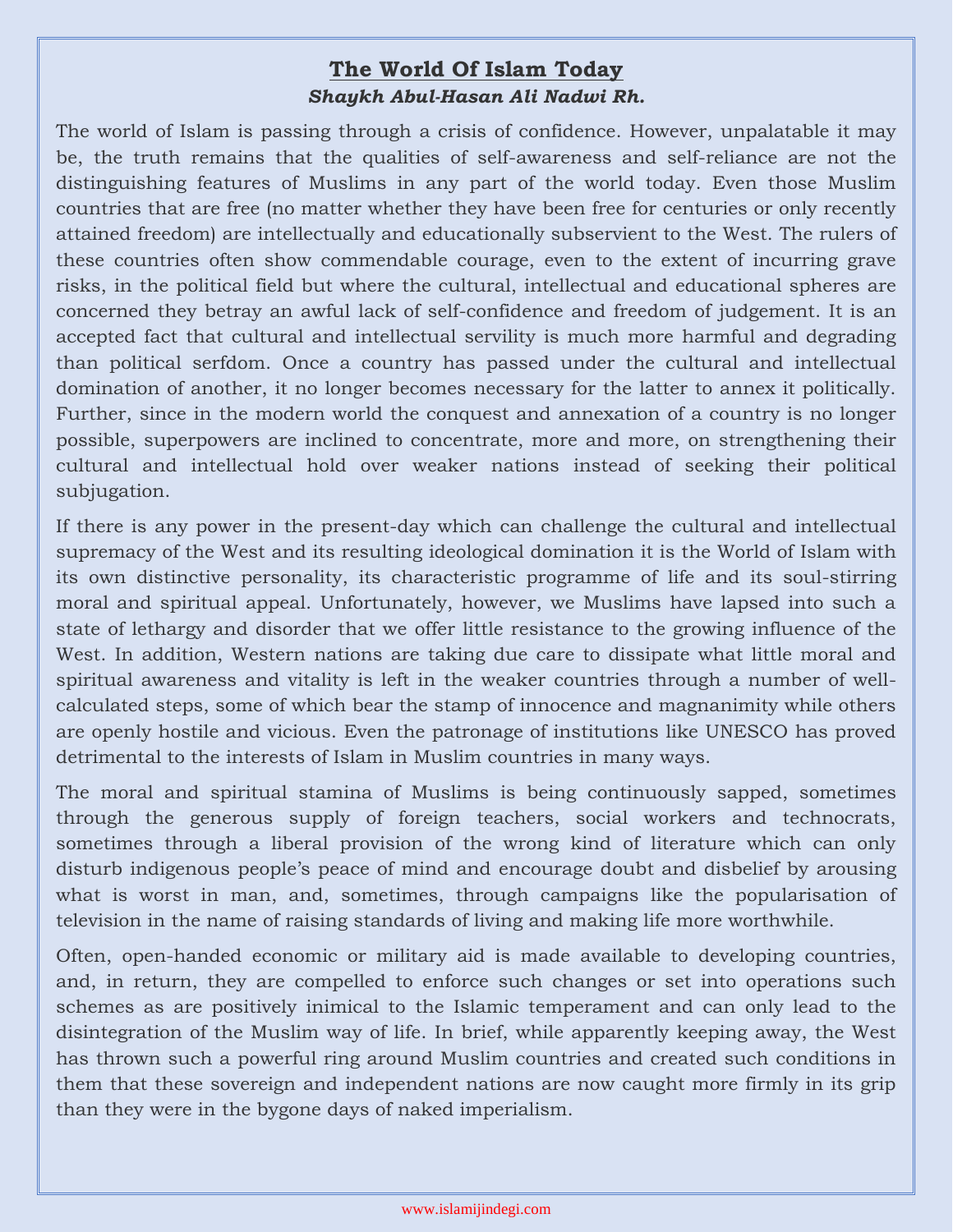Ironically enough, the rulers of the Islamic world themselves, some of whom never tire of posing before their people as the champions of Muslim regeneration or advocates of a separate Islamic block, display much greater enthusiasm in the carrying out of these changes than the Western crusaders of modernisation and reform in the East. The undiscerning manner in which educational and other so-called progressive experiments made in the former Soviet Union or America are being pushed through in Muslim countries, the unbridled freedom that has been given to Western experts to draw out programmes for a fundamental change in the thinking and disposition of Muslims, the way unlimited opportunities are being provided for the indigenous pupils of Western Orientalists to sow the seeds of skepticism and discord in Muslim society, and the recklessness with which the inclination towards luxuriousness and self-indulgence is being fostered and the encouragement given to trends like co-education, the abolition of purdah, and the free inter-mixing of the sexes drives one to seriously doubt if these leaders are not deliberately functioning as the tools of the West. At times, it seems as if they are purposely trying to pervert the minds of their own people in order to deprive them of the religious pride and moral stamina which can any day pose a threat to their leadership i.e. with the blossoming of a powerful Islamic revival force. If this process of change and 'reform' is allowed to continue for sometime and the forces of moral degradation and anarchy are left free to work themselves out, rising generations in Muslim countries will drift so far away from their spiritual moorings that no urge will be left in them to strive against the mounting pressures of Modernism and Westernisation. Among the new generations that are being exposed more and more to values and concepts imported thoughtlessly from the West the process of cultural, moral and intellectual de-Islamisation has already begun, and as this process gathers momentum the moral leprosy which has become the bane of Western society will inevitably make a thorough conquest of Islamic countries as well. So much so, that not a single healthy society in the world that can hold out hope for the moral and spiritual resuscitation of mankind will remain.

So far as the West is concerned it can never be genuinely sincere or sympathetic towards Islamic countries. Its malevolence is, partly, the outcome of history with memories of the Crusades and the bloody and long-drawn outstrifes between the Ottoman Empire and European nations still fresh in politicians minds. It is also partly dictated by common sense for the Muslim World, alone, possesses the potential strength and capability to constitute a danger to the universal ascendancy of the West or to confront it with a new Power Block based on a different philosophy of life and a call that transcends limitations of race and geography. It is strengthened, further, by the realisation of the worth and importance of the vast mineral wealth and other natural resources lying within Muslim lands all of which can be of decisive consequence for the West, both economically and strategically. Finally, there is the traditional weakness of human nature that when a person is afflicted with an incurable disease he, sometimes, begins to derive a sort of morbid satisfaction from his desire, that others may become like him so that there can be nothing to distinguish the healthy from the sick. Those who can remain immune from this failing or overcome it successfully are those endowed with a genuine fear of God and love for humanity, but these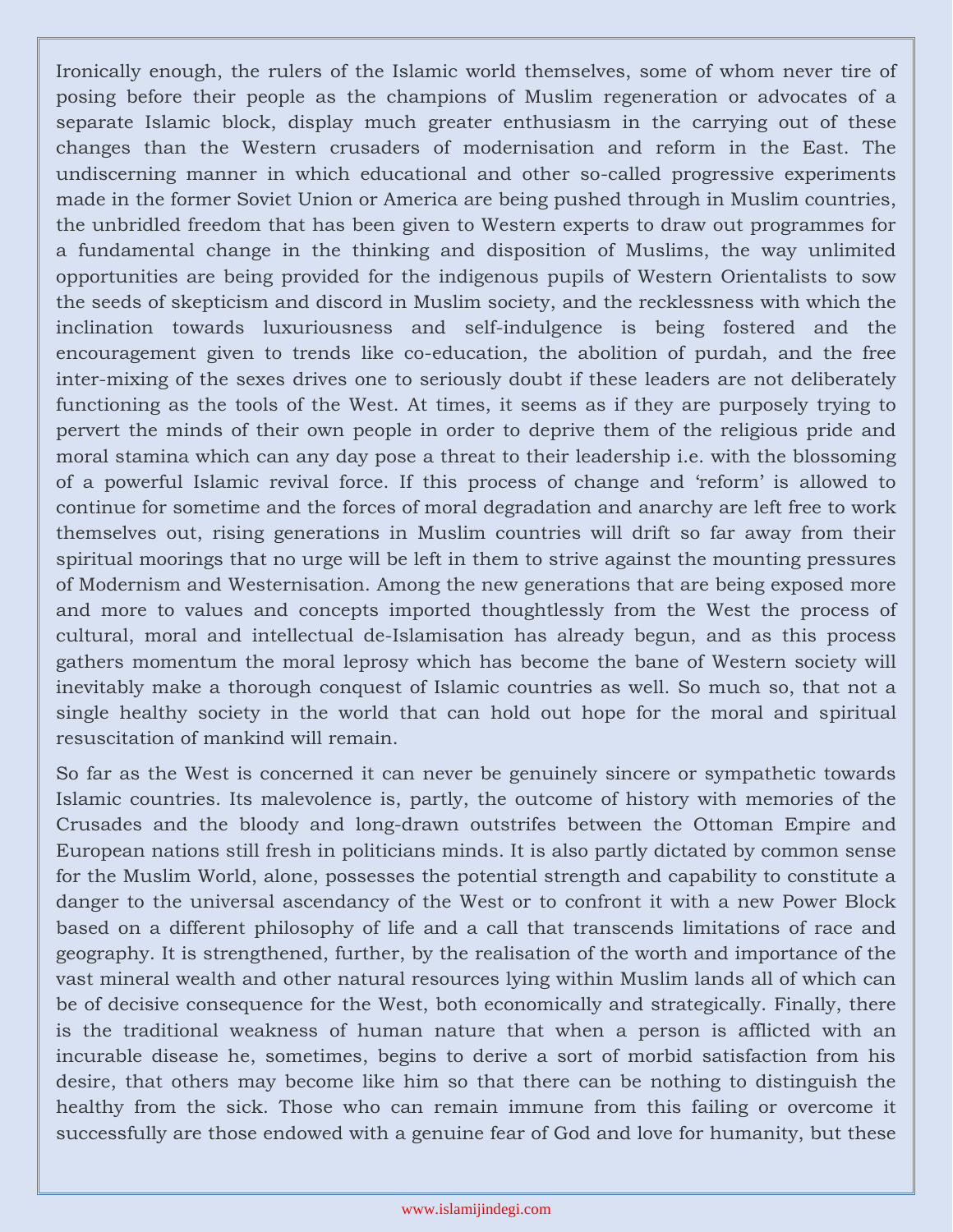noble qualities can be developed only through the teachings of the Holy Prophets. This wealth was, sadly, lost by the West ages ago.

The entire history of the West's rise shows that the countries that came under its sway could scarcely save themselves from catching the infection of moral debasement that Western empire-builders invariably carried with them. As some of the more honest and objective Western scholars themselves have admitted, movements for the propagation of agnostic were deliberately set afloat by Western Imperialists in Eastern countries as part of their political policy. However apathetic the West is towards Christianity and to whatever limits of irreligiousness its craze for rationalism and free thinking may have reached at home, all its broadmindedness and liberality evaporates into thin air when it comes to the World of Islam. The Christian West can forgive the Jews, but not the Muslims. Anti-Muslim sentiments have become a part of its being. Innumerable instances can be cited to show that in the event of a quarrel between a Muslim and a non-Muslim country the West takes the side of the non-Muslim countries either openly or through subterfuge. The Arab-Israeli war for example proved conclusively that no Muslim state or community can afford to rely on the friendship of a Western power.

Muslims, then must learn to depend solely on God and on their own strength in whatever they do. The leaders of Muslim countries ought to realise that whatever good reckless imitation of the West may do them for the time being it will ultimately rock the foundations of the Islamic Millat and bring it to ruin.

Inspite of all their faults and shortcomings, the vital religious feeling, the readiness to strive and suffer in the cause of God and the spirit of earnestness, fidelity and love that have become extinct among the materialistic nations of the West can still be seen in Islamic countries. The Muslim peoples, their appalling ignorance and backwardness notwithstanding, are the raw material from which the finest models of humanity can be made. Their greatest asset is their Faith, their simplicity, earnestness and enthusiasm. In the past, Muslims have worked wonders by drawing upon these matchless reservoirs of power and, in moments of crisis, it is these very qualities that have come to the rescue of Islamic countries. Even from a purely utilitarian point of view, the rulers of Muslim countries should appreciate the latent spiritual vitality of their people and regard it as a most valuable instrument for the defense of national freedom and solidarity. A vitality which can also enable them to play a role worthy of their great past on the stage of history. But, thanks to the all-pervading curse of Westernisation, the Muslim masses are being robbed of their spiritual vigour and they are developing a moral cancer against which nothing can avail.

Talking into consideration the irrefutable educational and industrial superiority of the West, there are only two courses open to Muslims. One is that they make a complete submission to it, accept its philosophy of life, its concept of the universe and its spiritual convictions and ethical standards in toto and try to cast their entire existence into its mound. Such a course, however, apart from the fact that it will amount to gross apostasy, moral and intellectual hara-kiri and the shameless betrayal of humanity whose only hope of redemption rests with this very community, raised up as it was, by the last of the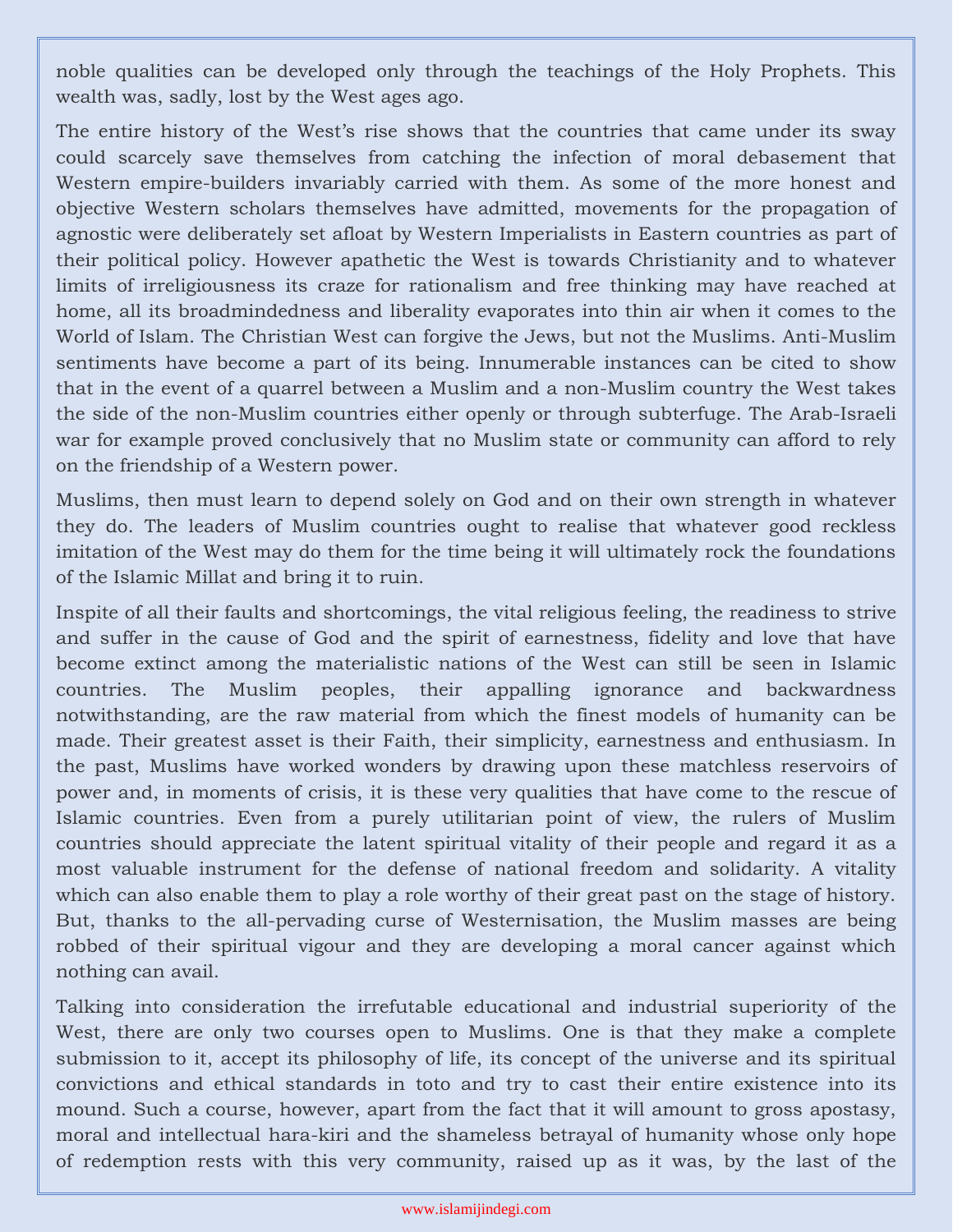Prophets, can only end up in relentless bloodshed and chaos within the Islamic fraternity. It would be like pulling down a well-conditioned building in the absurd hope of raising upon its ruins a structure for which neither the right kind of technical skill nor building materials are available and which will neither be suited to the climate of the place nor be in harmony with the environment. Whenever such an attempt has been made in the Islamic world it has resulted in failure. The Muslim masses have firmly rejected it as soon as an opportunity to freely express their opinions has come their way. The same is happening in Turkey today and is going to happen soon in Syria and Iraq too.

The other course for Muslims lies in making the fullest use of the physical sciences and technology of the West by learning them wholeheartedly and then subordinating them by means of their own intelligence and industry to the lofty purposes which the last of the Holy Prophets bequeathed to them by virtue of which they have won the distinction of being proclaimed as the Best of the People. This happy co-ordination of ends and means, from an absence of which both the West and East are suffering at present, can alter the destiny of the world. It can save it from impending annihilation and put it back on the road to progress and felicity. The West has all the resources in the world but it is devoid of a healthy sense of purpose; the Muslim East is endowed with the soundest of aims and ideals but is very backward materially. As we have said earlier, this laudable task can be accomplished by no other people than the Muslims who are the successors of the last of the Apostles of God and the sole inheritors of his Message. The slogan of the Muslims, all over the world, should now be:

*They tyranny of the West has laid the world to waste.*

## *Arise, O Architect of the Harem, to build it again.*

A bold and enterprising country of the East, namely, Japan has shown us the way, although in a limited, and, from the standpoint of Islam, most imperfect manner. Japan learnt the material sciences and technology from the West and acquired mastery over them and, at the same time, it held fast to its spiritual background and cultural heritage. But, unfortunately, its religious creed and civilisation were such that they could not keep abreast of time or fulfill the need of a universal message. Japanese culture is only an amalgam of antiquated beliefs and out-worn traditions. It is a miracle of the will-power and loyalty to the past of its people that modern Japan is still clinging to it. With Islam, on the other hand, it is wholly different. It stands for a Faith, a Shariah and a law for which the term 'ancient' and 'modern' have no meaning, and a civilisation whose roots are embedded in imperishable truths. Like an evergreen tree it is always young and ready to send forth new blossoms. Hence, in Muslim countries the integration between modern sciences and the fundamental teachings of Islam can be worked out without any serious difficulty, and its impact will also be much more revolutionary and extensive than what we have experienced in Japan. In a tradition-bound country an attempt like this is bound to be selfdefeating.

For a Muslim, however, there need be no contradiction in it, for, according to him, correct religion and correct knowledge do not pull in opposite directions or stand in each other's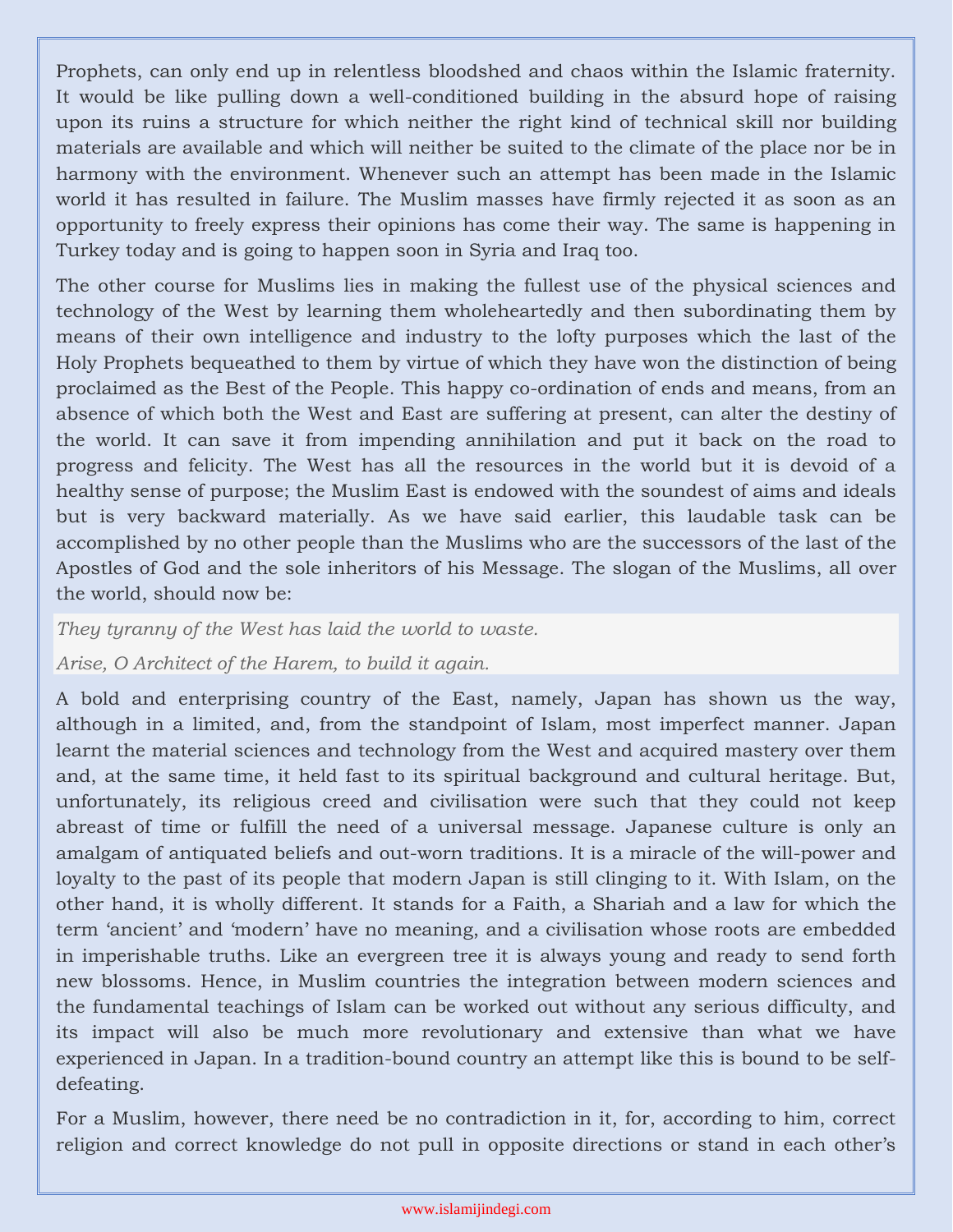way. Knowledge, says a tradition of the sacred Prophet, is the lost properly of a Muslim and he is its rightful owner. From the Muslim view-point, it is the end for which the means is employed that determines whether it is good or bad. The true purpose of knowledge, power and all other worldly resources and acquirements is that they serve the cause of the Divine Faith and help to promote the genuine welfare of mankind. It is the duty of a Muslim to see that these precious gifts from God are not misused. To take them out of the wrong place and to put them in the right place and to assure that they are employed for constructive ends is a matter of moral responsibility for the Muslim.

Muslims can however, only discharge this sacred obligation when they are able to produce in themselves that strength of Faith, courage of conviction and skill and sincerity which can repulse the onslaught of imitative tendencies and glittering catch-words and overcome the petty considerations of immediate gain, both individual and collective. For this their leaders, too, will have to make the necessary sacrifices, but, even from a personal point of view these sacrifices will not be in vain. By virtue of them, they will rise tremendously in the estimation of their people and it will also become possible for them, and through them, for their countries, to play the sublime role of guidance and leadership they can never dream of otherwise.

Western civilisation is doomed. It has become rotten to the core, and if it is still surviving it is not in any way due to any of its latent qualities but because no other civilisation is ready to take its place. The other civilisations in the world are, at the utmost, its own hazy carbon copies or third class caricatures, or they are so weak and decrepit that it is beyond their ability to stand against it face to face. Now if a Muslim country or the world of Islam, as a whole, can muster enough strength and competence to fill the void that is going to be created by the fall of Western civilisation it can re-establish its claim to the leadership of mankind which, according to the unchanging practice of the Lord, always goes to those that are earnest, deep-hearted and resolute. Muslims ought, therefore, to decide whether it is more honourable to approach the West with a begging bowl or to assume the exalted position on the stewardship and guidance of humanity of which there is no greater glory in the world after Apostleship. Does the sacrifice of worldly renown, power and wealth count for anything before it? Even if a man possessed a hundred lives and had to lay down all of them for the sake of it, the bargain would not be bad.

Let us, now, see which Muslim country comes forward to take up the gauntlet and carry out the lofty mission against which the mighty events of the past, such as the Renaissance or the French and Soviet Revolutions, must fade into insignificance. For the forces of peace, progress and freedom it will release will not remain confined to Islamic countries alone but sweep across the world and give a fresh lease of life to dying humanity. Only those people or communities can respond to this call who are bound in allegiance to the Millet of Abraham and for whom the choicest Qur'anic tidings and reward of the 'Last of Divine Faiths' and 'The Termination of the Line of Holy Apostles' were meant. Today, the 'Song of Eternity' for the leaders of the Islamic World is the same one the Muslims heard long, long ago at the dawn of Islam: